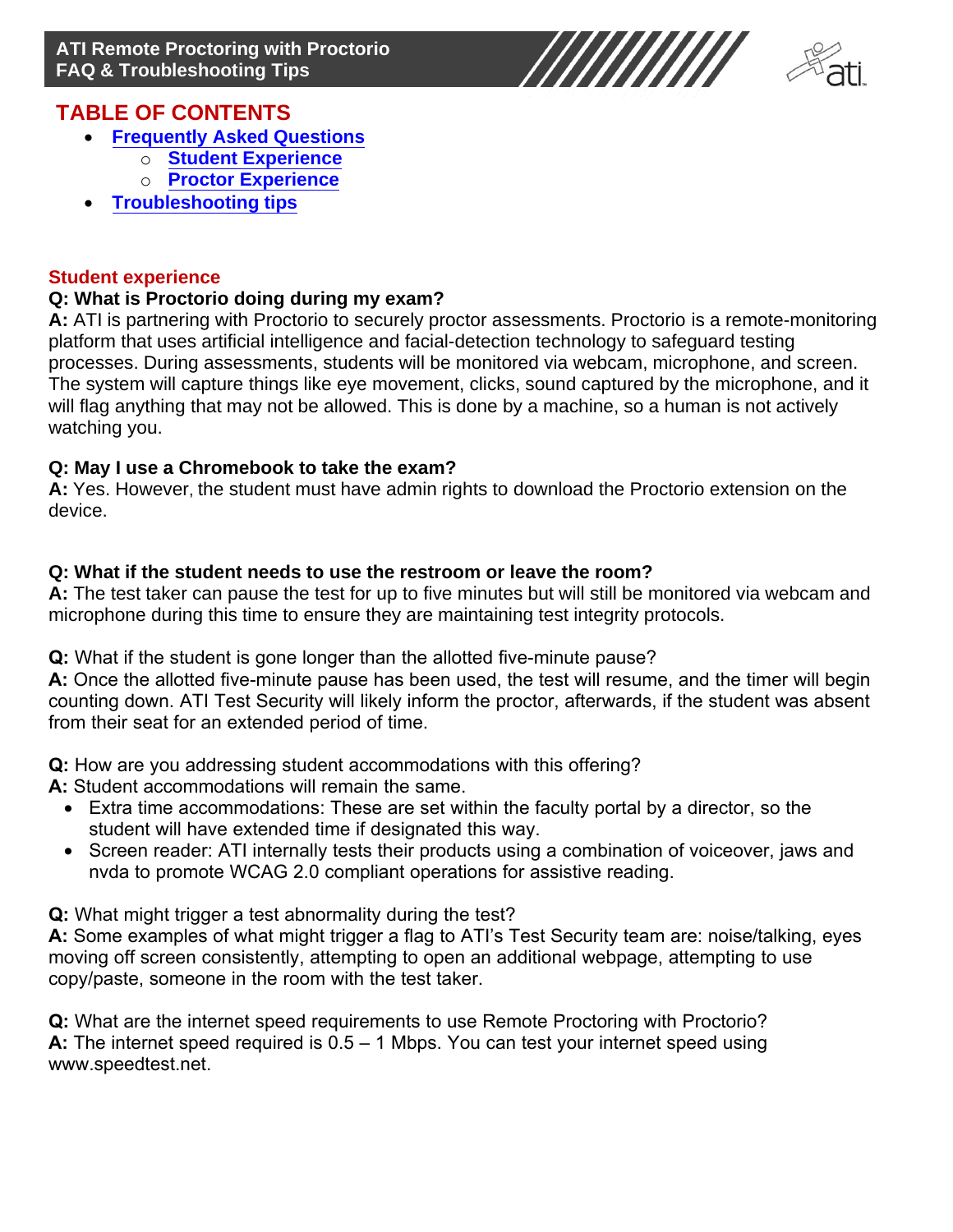

## **Q: Will the exam stop if there are sounds (animals, children, etc.) identified by the audio?**

**A:** A student's test will not stop if noise is identified on the audio. Proctorio and ATI Test Security are very efficient at identifying true issues and what could be assumed as background noise. Test Security will only reach out if they believe a test taker was untruthful or a test has been compromised.

#### **Q: What if I have issues during the exam?**

**A:** There is a chat feature in the top, left corner of the screen. This will connect you with a Proctorio employee who can help mitigate technical issues. This will not connect you to ATI or your instructor.

#### **Q: May I have scratch paper during my exam?**

**A:** You may have one piece of scratch paper during the exam. Please destroy it after the test is completed.

#### **Q: What if I'm not comfortable sharing my screen/camera (privacy concerns, etc.)?**

**A:** Your institution has agreed to the use of Proctorio and ATI to administer the exam. If you take issue with the following, please follow up with your institution.

#### *[Legal statement]*

I[f your institution or org](https://www.speedtest.net/)anization has elected to use remote proctoring services during the administration of this exam, or if you have independently purchased access to this exam, by continuing with the exam, you agree to allow ATI and remote proctor providers to monitor you by webcam, microphone, browser, desktop, or any other means necessary to uphold ATI's test integrity. This may include recording of video, audio, and/or screen activity, and a scan of your surroundings and computer display. This monitoring will be conducted by machine and/or by a live person. You must remain on-screen and be in total view of the webcam for the entirety of the test outside of scheduled breaks, or your test attempt may be considered invalid. The information from the test session, including recordings, will be available to authorized personnel of ATI, remote proctor providers, and may also be provided to the institution or organization with which you are affiliated if they are requiring you to take the proctored ATI assessment. ATI and its providers will never sell your identifiable information and will only use it for test security purposes. You give ATI a worldwide, royalty-free right to use and disclose your information and recordings as described herein.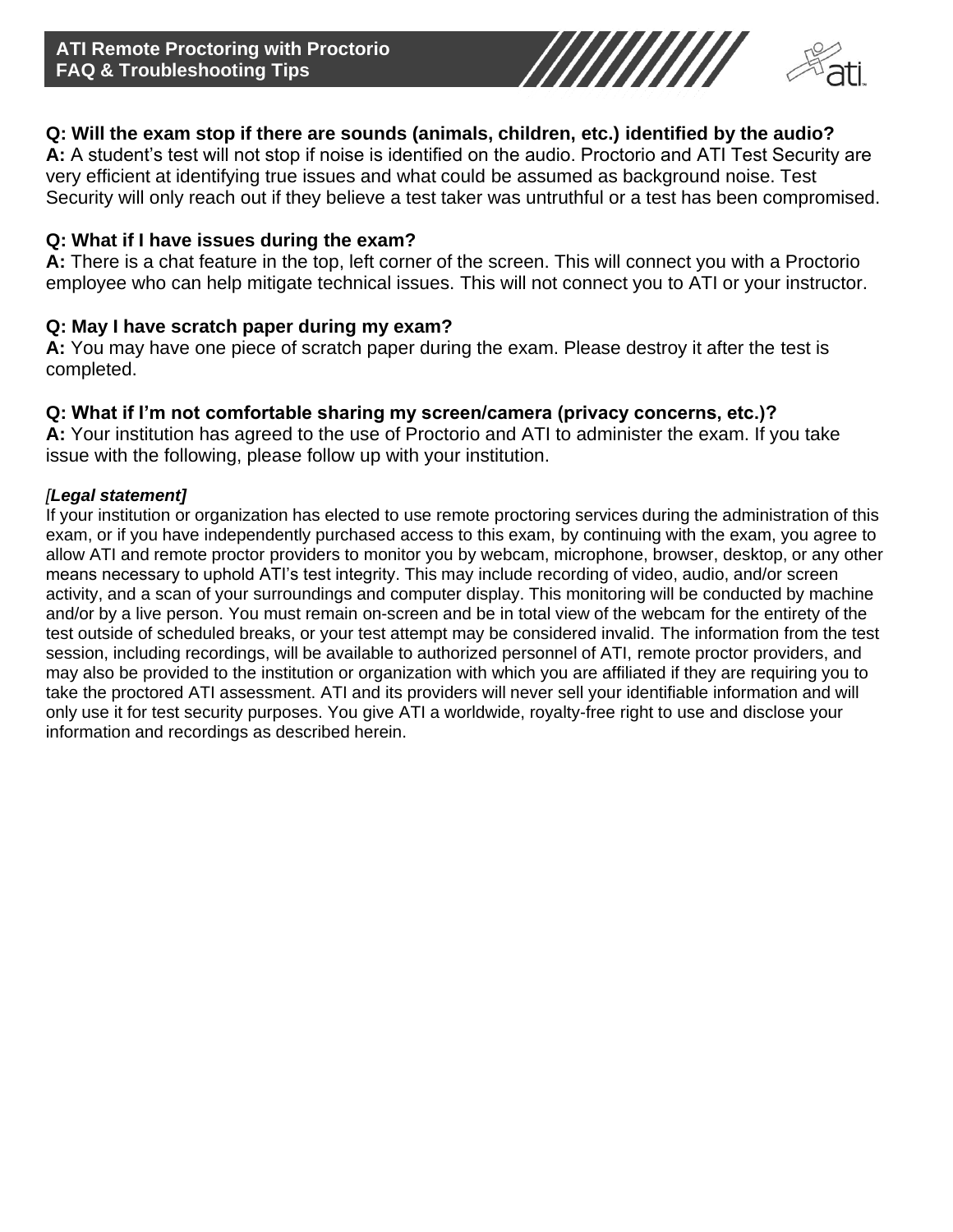## **ATI Remote Proctoring with Proctorio FAQ & Troubleshooting Tips**



#### <span id="page-2-0"></span>**Proctor experience**

#### **Q: As a proctor, will I be able to communicate with the test taker?**

**A:** The proctor will not be able to communicate with the student. However, they will still need to monitor the student through the proctor monitoring platform. If the student has issues during the test, they can use the live chat functionality, which will connect them with a Proctorio employee.

#### **Q: If the exam is stopped for any reason, how should the proctor proceed? Should they let the student resume the test and wait for the security report on any flags?**

**A:** If the exam is stopped, the proctor should check to see if there are any warnings (e.g. clicks outside the browser). If there are not, the proctor should allow the student to reenter the exam. If there are warnings, the proctor can decide whether to allow the student to resume or stop them until they can make contact with them at a later point.

## **Q: Who is monitoring the video of the test takers?**

**A:** At this time, ATI is responsible for reviewing incidents within the videos. Artificial intelligence from Proctorio flags possible incidents, and the ATI Test Security team and others review these incidents on a daily basis. If follow-up is required, they will reach out to the test taker and faculty.

## **Q: What if I need to have a student go through a Dry Run more than once?**

**A:** Please call ATI Support to have them reset the Dry Run.

# <span id="page-2-1"></span>**TROUBLESHOOTING TIPS**

#### **Reinstalling the Proctorio Google Chrome extension**

- 1. In the Google Chrome extension, click the three dots at the top right-hand corner of the browser.
- 2. Click *More Tools > Extensions*
- 3. Select the Proctorio extension > *Remove*
- 4. Enter your exam via the student site and it will prompt you to install the extension.

| $\leftarrow$<br>a google.com<br>e<br>$\rightarrow$ |              |                                              |                                 |                  |                                    | * O B W & Q @ (B) |                |
|----------------------------------------------------|--------------|----------------------------------------------|---------------------------------|------------------|------------------------------------|-------------------|----------------|
| <b>H</b> Apps <b>Em</b> Bookmarks                  |              |                                              |                                 |                  | New Tab                            |                   | 36T            |
| About Store                                        |              |                                              |                                 |                  | New Window<br>New Incognito Window |                   | 30N<br>OSN     |
|                                                    |              |                                              |                                 |                  | History<br>Downloads<br>Bookmarks  |                   | ٠<br>xx<br>×   |
|                                                    |              |                                              |                                 |                  | Zoom                               | $- 100\% +$       | $\mathbb{C}^*$ |
|                                                    |              | Google                                       |                                 |                  | Print<br>Cast<br>Find              |                   | 36P<br>3CF     |
|                                                    |              |                                              | Save Page As<br>Create Shortcut | $3$              | More Tools<br>$\bullet$            |                   |                |
|                                                    | $\mathbb{Q}$ |                                              |                                 |                  | Edit                               | Copy<br>Cut       | Paste          |
|                                                    |              |                                              | Clear Browsing Data             | O X <sup>o</sup> | Settings                           |                   | ä¢,            |
|                                                    |              |                                              | Extensions                      |                  | Help                               |                   | ٠              |
|                                                    |              | Google Search<br>I'm Feeling Lucky           | Task Manager                    |                  |                                    |                   |                |
|                                                    |              | Make sure you're counted in the 2020 Census. | Developer Tools                 | T301             |                                    |                   |                |
|                                                    |              |                                              |                                 |                  |                                    |                   |                |
|                                                    |              |                                              |                                 |                  |                                    |                   |                |
|                                                    |              |                                              |                                 |                  |                                    |                   |                |
|                                                    |              |                                              |                                 |                  |                                    |                   |                |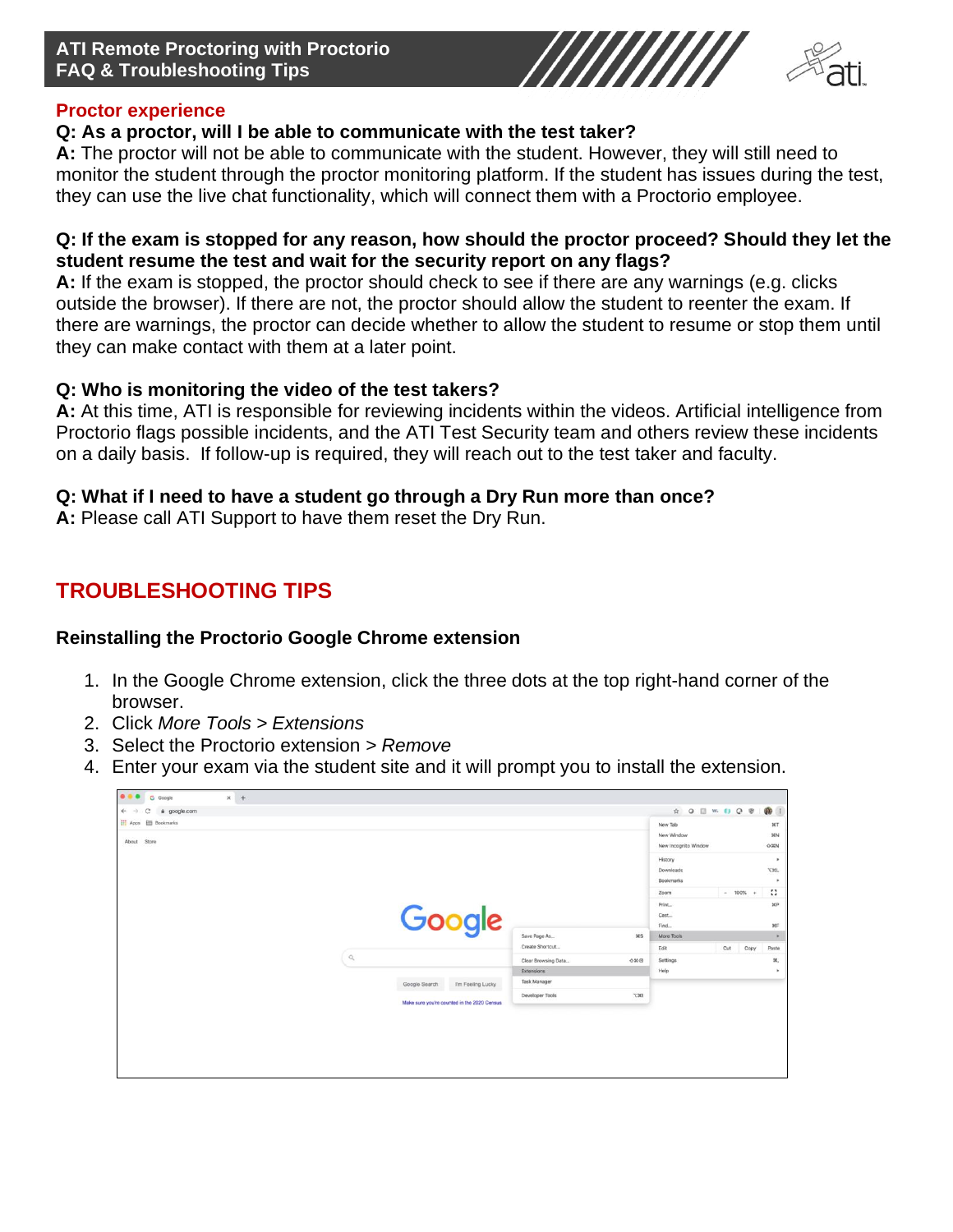

#### **Enabling screen share, microphone, and camera on a Mac:**

- 1) Click the Apple in the top left corner of the screen
- 2) Click System Preferences
- 3) Click on Security and Privacy
- 4) Click on the Privacy tab
- 5) Go through Camera, Microphone, and Screen Recording and ensure Google Chrome is checked for each one. If it is not checked, you may need to click the lock in the bottom left corner of the window, then input your computer credentials to enable you to make changes.

Note: To make these changes we believe the user may need to input their account name and password to allow the change to be made. They may also be required to click on the lock in the lower, left corner of the screen.

|         | ::::<br>$\langle$               | <b>Security &amp; Privacy</b>                                                               | Q Search                       |  |  |  |
|---------|---------------------------------|---------------------------------------------------------------------------------------------|--------------------------------|--|--|--|
|         | General                         | FileVault<br>Firewall<br>Privacy                                                            |                                |  |  |  |
|         | Camera                          | Allow the apps below to record the contents of your<br>screen, even while using other apps. |                                |  |  |  |
| ddde    | Microphone                      | Google Chrome                                                                               |                                |  |  |  |
| 中国      | <b>Speech Recognition</b>       | Microsoft PowerPoint                                                                        |                                |  |  |  |
|         | Accessibility                   | <b>Skype for Business</b>                                                                   |                                |  |  |  |
| William | Input Monitoring                | Cisco Webex Events                                                                          |                                |  |  |  |
|         | <b>Full Disk Access</b>         |                                                                                             |                                |  |  |  |
|         | Files and Folders               |                                                                                             |                                |  |  |  |
|         | <b>Screen Recording</b>         |                                                                                             |                                |  |  |  |
|         | Automation                      |                                                                                             |                                |  |  |  |
|         | Click the lock to make changes. |                                                                                             | $\overline{\cdot}$<br>Advanced |  |  |  |

#### **Webcam and/or microphone error**

- 1. Device privacy settings may need to be adjusted.
- 2. Enable microphone/webcam permissions for Google browser within device settings.

#### **Webcam verification test failure**

The webcam verification test captures five images from the user's webcam. This test makes sure that the system will be able to track head and eye movements without reporting false negatives.

The key to passing this test is finding a comfortable position where the face is evenly lit and centered in the frame. The user will not be able to access the exam until their face is clearly visible to the software.

- **Properly framed** Check to make sure that all facial features (eyes, nose, mouth, chin and hairline) are clearly visible and unobstructed.
- **Visible lights** Check what the camera is framing. Overhead lamps or other visible lights in the background can take the focus off the camera. The user might seem clearly visible, but the camera may try to focus on the light.
- **Uneven lighting** Check for shadows. If a lamp or open window is on one side of the user, it may cause part of the face to be lit or shadowed unevenly. Try dimming these light sources or find a position in the room to enable the face to be evenly lit.
- **Back lit** Check the lighting directly behind the user. If it is too bright directly behind the user, it could cause the camera to focus on that lighting rather than the person. This is most commonly caused by windows but can also occur from very brightly colored walls or highly contrasted backgrounds. The user should try to adjust their position or the lighting of the room to make the lighting more even in front of and behind themselves.